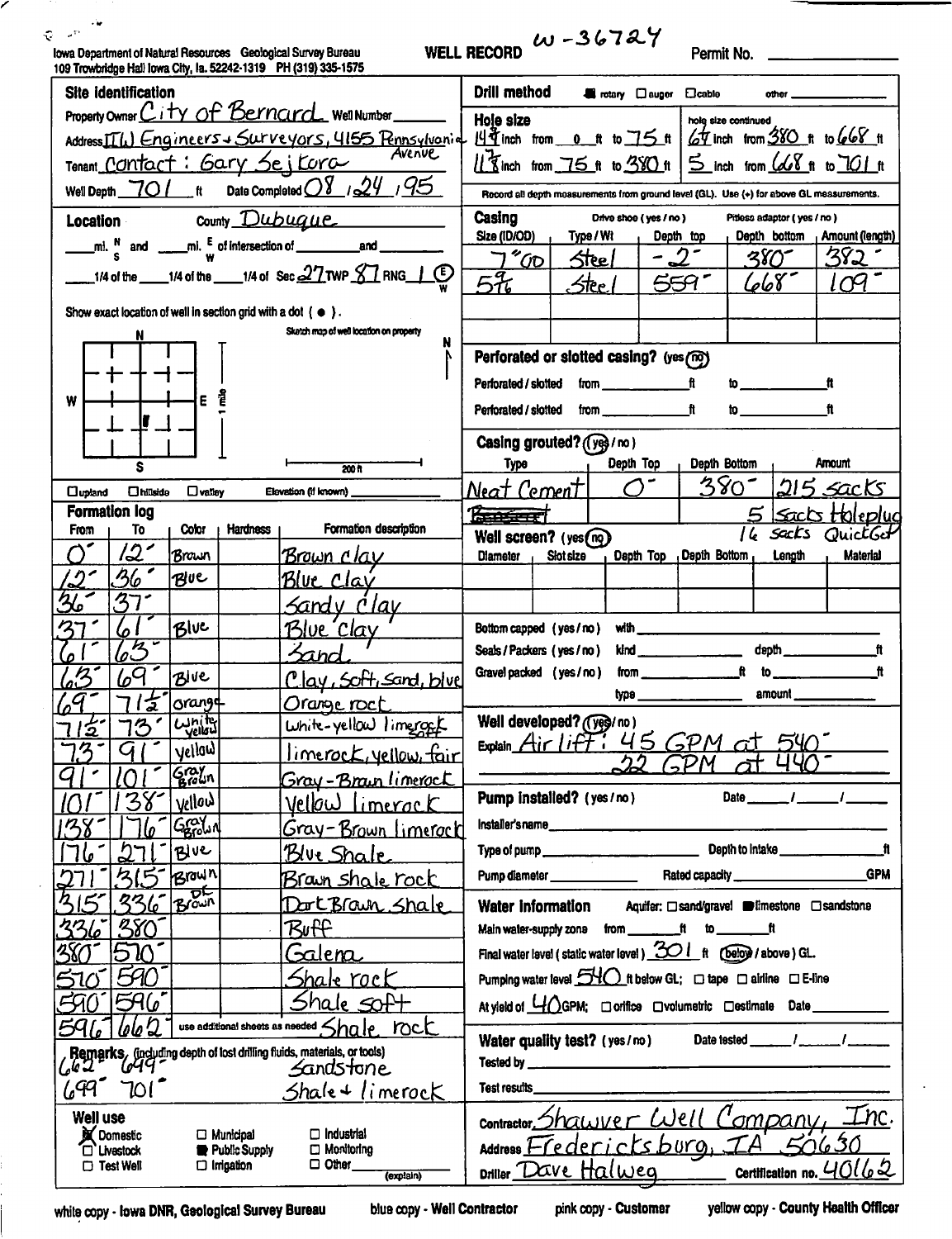| id               |               | well number                                             |  |  |
|------------------|---------------|---------------------------------------------------------|--|--|
|                  |               | 5884 9508203                                            |  |  |
|                  |               |                                                         |  |  |
| owner name       |               | <b>CITY OF BERNARD</b>                                  |  |  |
| second name      |               | <b>CONTACT: GARY SEJKORA</b>                            |  |  |
| address 1        |               | <b>IIW ENGINEERS &amp; SURVEYORS</b>                    |  |  |
| address 2        |               | <b>4155 PENNSYLVANIA AVENUE</b>                         |  |  |
|                  |               | city/state DUBUQUE, IA                                  |  |  |
| zip              |               | 52002                                                   |  |  |
| start date       |               | 08/14/95                                                |  |  |
| end date         |               | 08/24/95                                                |  |  |
| county           |               | Dubuque                                                 |  |  |
| township         |               | $87 - 1E$<br><b>PRAIRIE CREEK</b>                       |  |  |
|                  |               |                                                         |  |  |
| section          |               | 27                                                      |  |  |
| quarters         |               |                                                         |  |  |
| s w l            |               | 301'                                                    |  |  |
| rps              |               | 540' AT 40 GPM                                          |  |  |
| water test inf   |               |                                                         |  |  |
|                  |               | LOG OF WELL                                             |  |  |
| $\mathbf{0}$ .   | <b>TO</b>     | 12'<br><b>BROWN CLAY</b>                                |  |  |
| $12'$ TO         | 36'           | <b>BLUE CLAY</b>                                        |  |  |
|                  |               | 36' TO 37' SANDY CLAY                                   |  |  |
| 37 <sup>°</sup>  |               | TO 61' BLUE CLAY                                        |  |  |
| 61'<br><b>TO</b> |               | 63' SAND                                                |  |  |
| 63'<br>69'       | <b>TO</b> 69' | CLAY, SOFT SAND, BLUE<br>TO 71«' ORANGE ROCK            |  |  |
|                  |               | 71«' TO 73' WHITE YELLOW LIMEROCK, SOFT                 |  |  |
|                  |               | 73' TO 91' LIMEROCK, YELLOW, FAIR                       |  |  |
|                  |               | 91' TO 101' GRAY - BROWN LIMEROCK                       |  |  |
|                  |               | 101' TO 138' YELLOW LIMEROCK                            |  |  |
|                  |               | 138' TO 176' GRAY - BROWN LIMEROCK                      |  |  |
|                  |               | 176' TO 271' BLUE SHALE                                 |  |  |
|                  |               | 271' TO 315' BROWN SHALE ROCK                           |  |  |
|                  |               | 315' TO 336' DARK BROWN SHALE<br>336' TO 380' BUFF, 340 |  |  |
| $380'$ TO $570'$ |               | GALENA, 392' - 6 GPM, 430 -                             |  |  |
| <b>GPM</b>       |               |                                                         |  |  |
|                  |               | 570' TO 590' SHALE ROCK                                 |  |  |
|                  |               | 590' TO 596' SHAKE, SOFT                                |  |  |
|                  |               | 596' TO 662' SHALE ROCK                                 |  |  |
| 662' TO          |               | <b>699' SANDSTONE</b>                                   |  |  |
| 699' TO          |               | 701' SHALE AND LIMEROCK                                 |  |  |

*.#-£04 0 0 '*

 $\mathcal{L}^{\text{max}}_{\text{max}}$  , where  $\mathcal{L}^{\text{max}}_{\text{max}}$ 

*DESCRIPTION OF WELL*

*•,' •*

ing).<br>S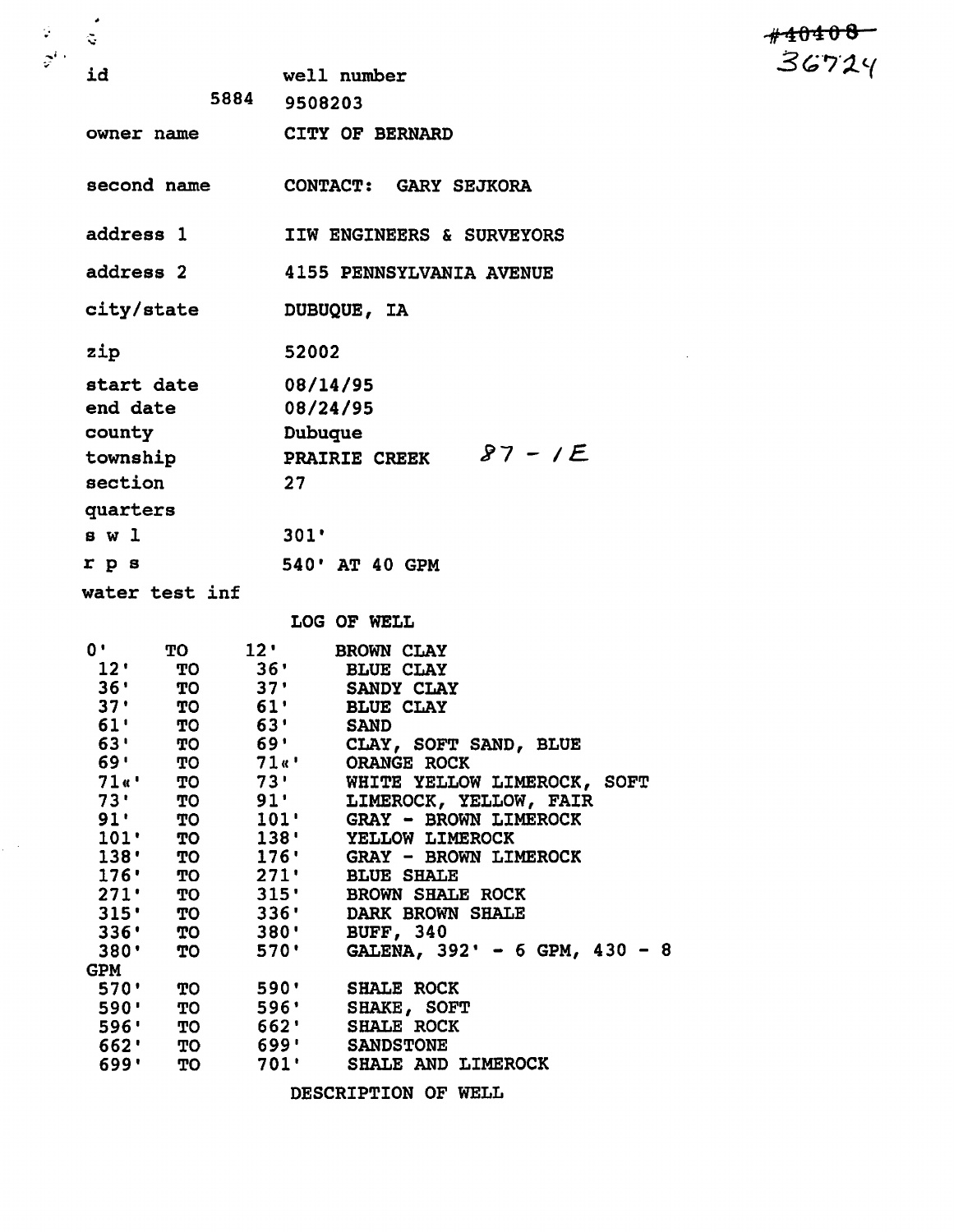WORK WAS COMMENCED ON AUGUST 14, 1995 ON THE BERNARD CITY WELL. A 14 3/4' HOLE WAS DRILLED TO A DEPTH OF 75' AND APPROXIMATELY 77' OF 13 3/8' OD THREADED AND COUPLED CASING WAS INSTALLED AS A TEMPORARY CASING. THE 11 7/8 HOLE WAS THEN DRILLED FROM 75' TO A DEPTH OF 380'. THE GALENA LIMEROCK WAS ENCOUNTERED AT 340'. THE WELL DID MAKE SOME WATER IN THE GALENA PRIOR TO THE CASING BEING SET, BUT THE QUANITY WAS VERY LITTLE. SUBSEQUENTLY, 382' OF 7' OD X .317 WALL PLAIN END CASING WAS INSTALLED COMPLETE WITH A GROUT SHOE. 2' GUIDES WERE AFFIXED TO THE CASING TO KEEP IT CENTRALIZED IN THE 11 7/8' BORE<br>HOLE. GROUTING EOUIPMENT WAS INSTALLED IN PLACE AND GROUTING EQUIPMENT WAS INSTALLED IN PLACE AND SIXTEEN 50# BAGS OF A 200 MESH BENTONITE WERE CIRCULATED PRIOR TO PUMPING OF THE GROUT. UPON COMPLETION OF THIS, 215 SACKS OF NEAT CEMENT WAS PUMPED IN THE ANNULAR SPACE TO SEAL THE BORE HOLE AND THE 13 3/8 OD CASING WAS REMOVED. AFTER THE CASING WAS ALLOW TO SET FOR A PERIOD OF 72 HOURS FOR THE GROUT TO CURE, DRILLING WAS THEN AGAIN COMMENCED. A 6-' OPEN HOLE WAS DRILLED FROM 380' TO 668'. DRILLING TOOLS WERE REMOVED AND A 5' LINER X 5 9/16' OD X .258 WALL WAS INSTALLED. THIS LINER IS NOT PERFORATED. THE PURPOSE OF THIS LINER WAS TO LINE OUT THE DECORAH PLATVILLE FORMATION AND THE STREAKS OF SHALE THAT WERE SOFT. A 5' HOLE WAS THEN DRILLED FROM 668' TO 701' THROUGH THE UNDERLYING ST. PETER SANDSTONE. THE WELL WAS AIR LIFTED FROM DIFFERENT DEPTHS: FROM 540' THE WELL PRODUCED 45 GPM. FROM 440' THE WELL PRODUCED 22 GPM. WORK WAS COMPLETED ON THE WELL ON AUGUST 24, 1995. THE TEST PUMP WAS SUBSEQUENTLY INSTALLED AND TEST PUMPED. THE WELL WAS TEST PUMPED AT A RATE OF 35 GPM. THE STATIC WATER LEVEL PRIOR TO PUMPING WAS 299'8". AFTER PUMPING THE WELL AT A RATE OF 35 GPM FOR A PERIOD OF  $17\frac{1}{2}$  HOURS, THE WELL DREW DOWN TO A LEVEL OF 350' AT 35 GPM. AS OF THIS WRITING, THE WATER HAD BEEN TESTED SEVERAL TIMES FOR BACTERIA AND BOTH COLIFORM AND FECAL BACTERIA APPEARED IN THE WELL. AS OF THIS WRITING, WE ARE UNABLE TO DETERMINE THE SOURCE OF THE BACTERIA.

## BOREHOLE DATA

| 0'      | TO. | 75'  | $14$ $3/4$ DIAMETER |
|---------|-----|------|---------------------|
| 75'     | TО  | 380' | 11 7/8' DIAMETER    |
| 380'    | TО  | 668' | 6-' DIAMETER        |
| 668'    | TО. | 701' | 5' DIAMETER         |
| driller |     |      | DAVE HALWEG         |

 $\sigma^2$ 

*\*\*?• A*

 $\frac{1}{2}v^{1/2}$   $\frac{1}{2}v^{1/2}$ 

*% ^*

 $25$ 

380

•1 >\*

*.^*

 $\iota^{\mathsf{v}^\mathsf{v}}$ 

*o^*

gr

Ł

 $k^{\prime}$ 

*-PI I!*

*//2001* 

*\*

alle<br>*b*<br>18

 $\mathbf{\acute{b}}$